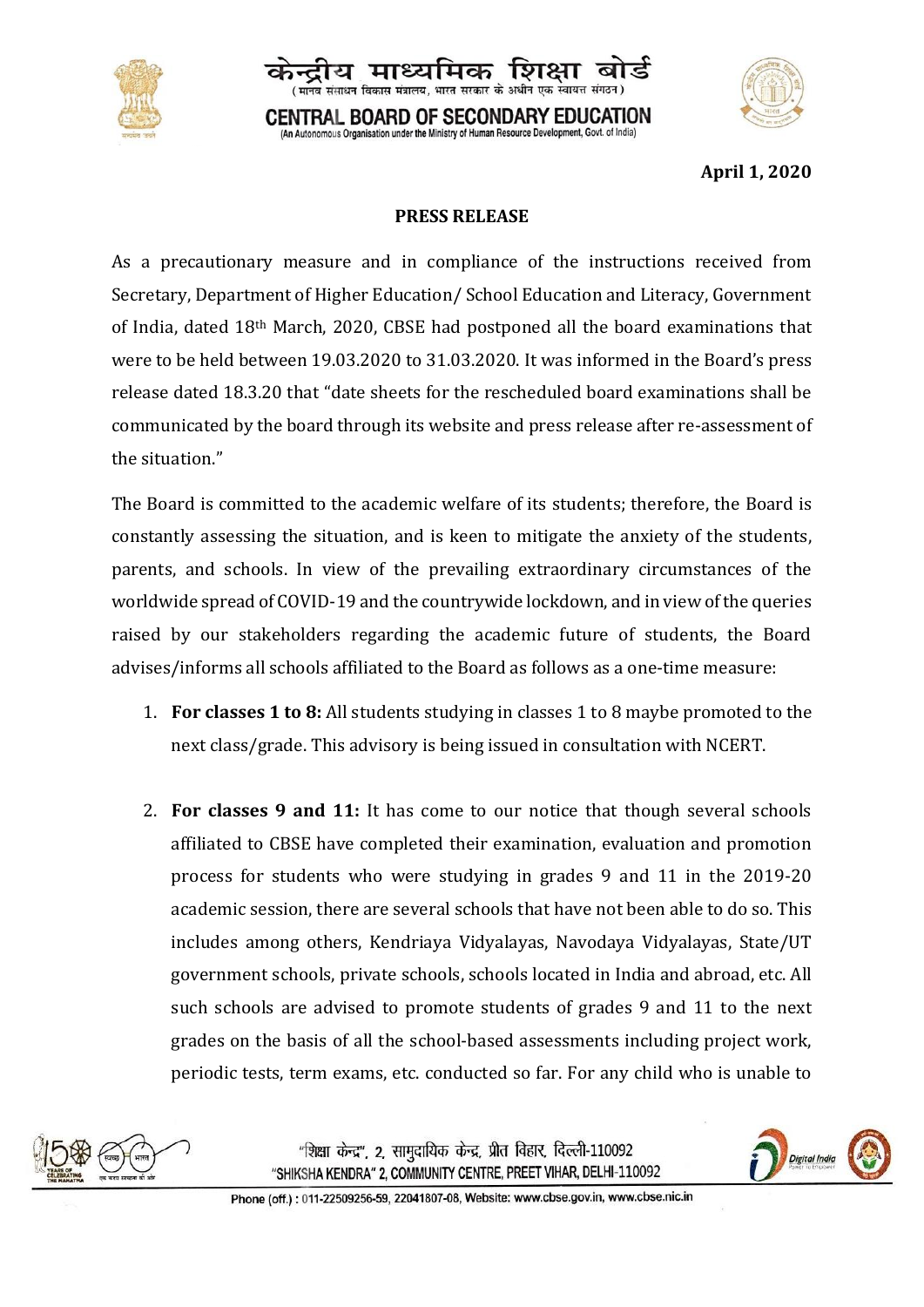





clear this internal process, (in any number of subjects), the school may utilise this period for providing remedial interventions, and school may give the opportunity of appearing in school-based test/s, online or offline. The promotion of such children may be decided on the basis of such tests.

- 3. **Schedule for class 10 and 12 board exams:** With regard to rescheduling board examinations for classes 10 and 12, it is informed that at this stage it is difficult for the Board to decide and announce the new schedule for examinations. However, it is informed that any decision that the board will take with regard to the conduct of examinations will be taken by undertaking extensive consultation with higher education authorities and by keeping all aspects related to entrance exams, admissions dates, etc. in mind. In this context, it is further informed that the Board will give notice of about 10 days to all stakeholders before starting the Board examinations.
- 4. **Subjects for Board exams:** It is informed that the Board was not able to conduct exams on 8 examination days due to the COVID-19 pandemic situation. Further, due to the law and order situation in North East Delhi District the board was not able to conduct exams on 4 examination days, while a very small number of students from and around this District were not able to appear in exams on 6 examination days.

Considering the extraordinary circumstances, the Board has been forced to review its policy in this regard. Under ordinary circumstances, the Board would not have hesitated to conduct all examinations that could not be held after 18th March, 2020 or are postponed for other reasons. But in the present situation, the Board has decided as follows:



"शिक्षा केन्द्र", 2, सामुदायिक केन्द्र, प्रीत विहार, दिल्ली-110092 "SHIKSHA KENDRA" 2, COMMUNITY CENTRE, PREET VIHAR, DELHI-110092

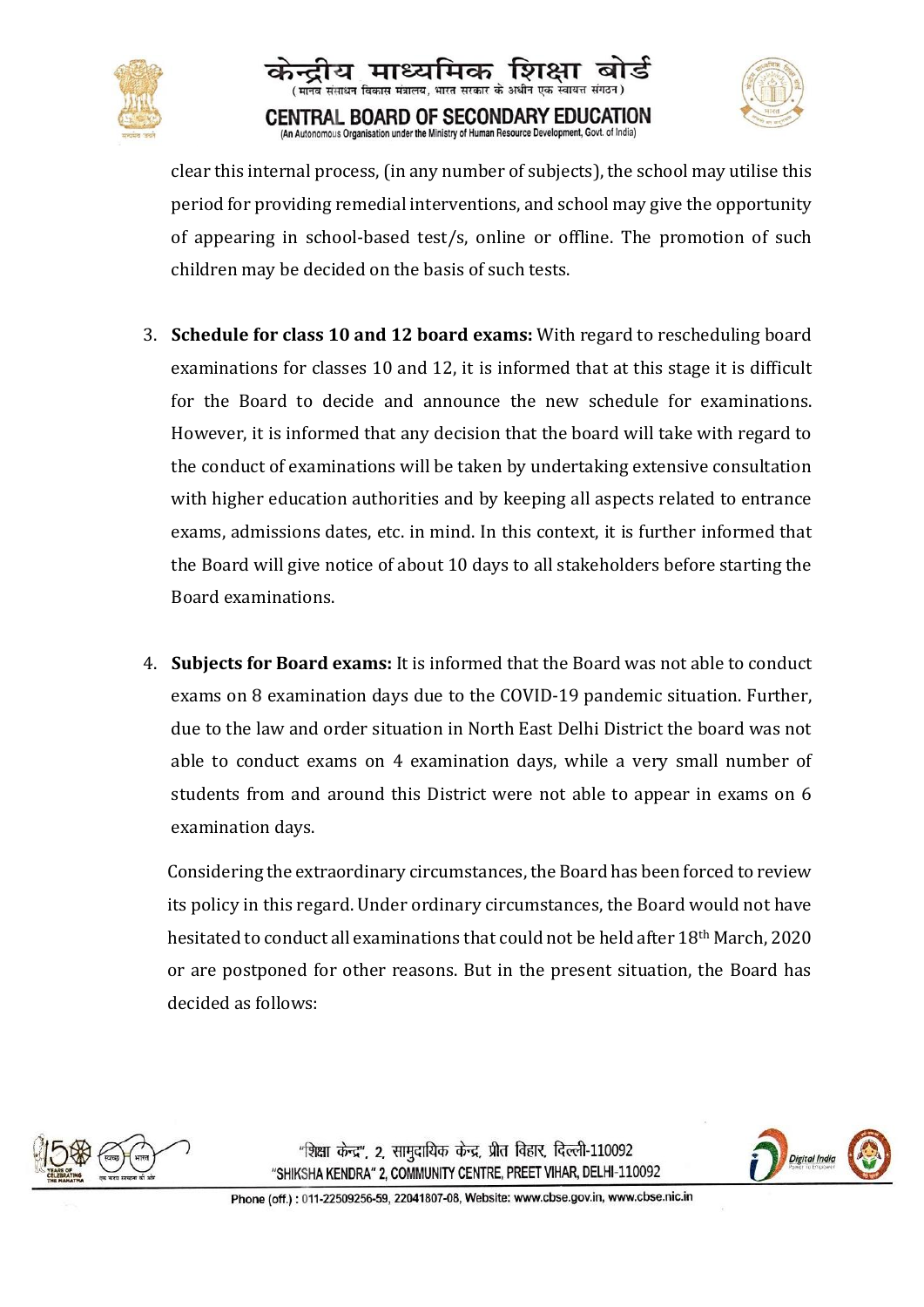





- The Board will conduct examinations for only main subjects that will be required for promotion and maybe crucial for admissions in higher educational institutions.
- For the rest of the subjects, the Board will not hold examinations; the instructions for marking/assessment in all such cases shall be separately issued by the Board.
- Therefore, as and when the Board is in a position to hold examinations, it shall hold examinations only for the following 29 subjects:

| Subjects of class 10 for which |                         | Subjects of class 12 for which exams will be |                          |
|--------------------------------|-------------------------|----------------------------------------------|--------------------------|
| exams will be held             |                         | held                                         |                          |
|                                |                         |                                              |                          |
|                                |                         |                                              |                          |
| To be                          | To be                   | To be conducted for                          | To be conducted for      |
| conducted                      | conducted for           | whole of India                               | <b>North East Delhi</b>  |
| for whole of                   | <b>North East</b>       |                                              |                          |
| India                          | <b>Delhi</b>            |                                              |                          |
|                                |                         |                                              |                          |
|                                | 1.Hindi Course A,       | 1. Business Studies,                         | 1. English Elective - N, |
| Nil                            | 2.Hindi Course B,       | 2. Geography,                                | 2. English Elective -C,  |
|                                | 3. English Comm,        | 3.Hindi (Elective),                          | 3. English Core,         |
|                                | 4. English Lng &        | 4.Hindi (Core),                              | 4. Mathematics,          |
|                                | Lit,                    | 5.Home Science,                              | 5. Economics,            |
|                                | 5. Science,             | 6.Sociology,                                 | 6.Biology,               |
|                                | <b>6.Social Science</b> | 7. Computer Science                          | 7. Political Science,    |
|                                |                         | (Old),                                       | 8.History,               |



"शिक्षा केन्द्र", 2, सामुदायिक केन्द्र, प्रीत विहार, दिल्ली-110092 "SHIKSHA KENDRA" 2, COMMUNITY CENTRE, PREET VIHAR, DELHI-110092



Phone (off.): 011-22509256-59, 22041807-08, Website: www.cbse.gov.in, www.cbse.nic.in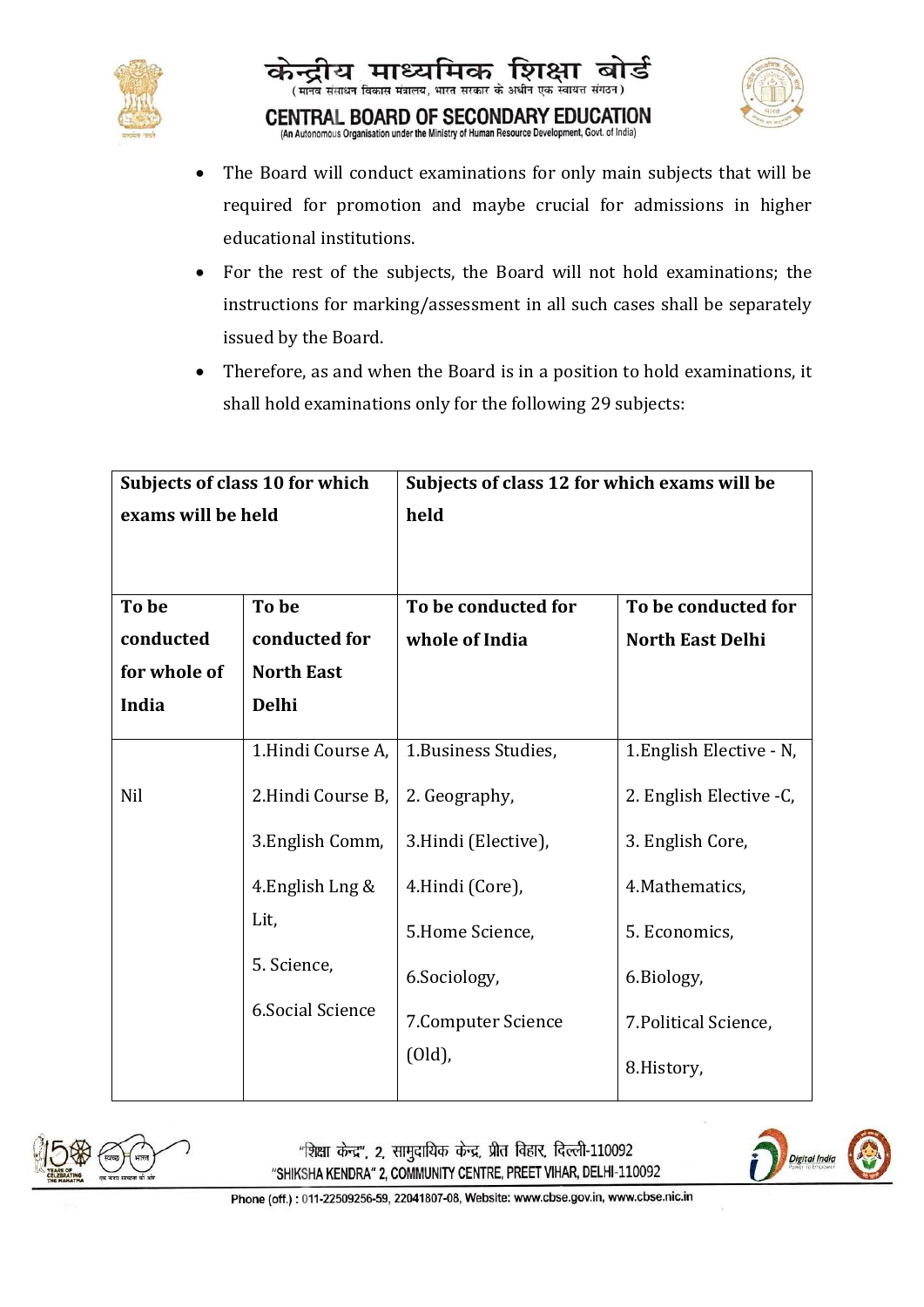|            |    | कन्द्राय माध्यामक ाशक्षा बाड<br>(मानव संसाधन विकास मंत्रालय, भारत सरकार के अधीन एक स्वायत्त संगठन)<br>CENTRAL BOARD OF SECONDARY EDUCATION<br>(An Autonomous Organisation under the Ministry of Human Resource Development, Govt. of India) |                 |
|------------|----|---------------------------------------------------------------------------------------------------------------------------------------------------------------------------------------------------------------------------------------------|-----------------|
|            |    | 8. Computer Science                                                                                                                                                                                                                         | 9.Physics,      |
|            |    | $(New)$ ,                                                                                                                                                                                                                                   | 10.Accountancy, |
|            |    | 9. Information Practice<br>(Old)                                                                                                                                                                                                            | 11.Chemistry    |
|            |    | 10.Information Practice<br>(new),                                                                                                                                                                                                           |                 |
|            |    | 11.Information                                                                                                                                                                                                                              |                 |
|            |    | Technology,                                                                                                                                                                                                                                 |                 |
|            |    | 12. Bio-Technology                                                                                                                                                                                                                          |                 |
| <b>Nil</b> | 06 | 12                                                                                                                                                                                                                                          | 11              |

- 5. **CBSE schools in foreign countries:** There are several CBSE schools located in 25 countries. Each of these countries are also under lockdown and/or have decided to close down the schools for various and differential lengths of time. Under such circumstances, it is felt that the Board will not be in a position to hold differential set of exams for each of these countries. Also, in the present situation, it will be difficult to bring the answer books to India for evaluation purposes. Therefore, the Board has decided to not hold any more exams for the students of class 10 and 12 schools located outside India. The system of marking/assessment for the purpose of declaring results will be worked out by the Board shortly and informed to these schools.
- 6. **Evaluation work:** Due to present situation, the Board has not been able to continue its evaluation work. The Board will come out with further instructions for evaluating in the changed circumstances. These instructions, and dates for



"शिक्षा केन्द्र", 2. सामुदायिक केन्द्र, प्रीत विहार, दिल्ली-110092 "SHIKSHA KENDRA" 2, COMMUNITY CENTRE, PREET VIHAR, DELHI-110092